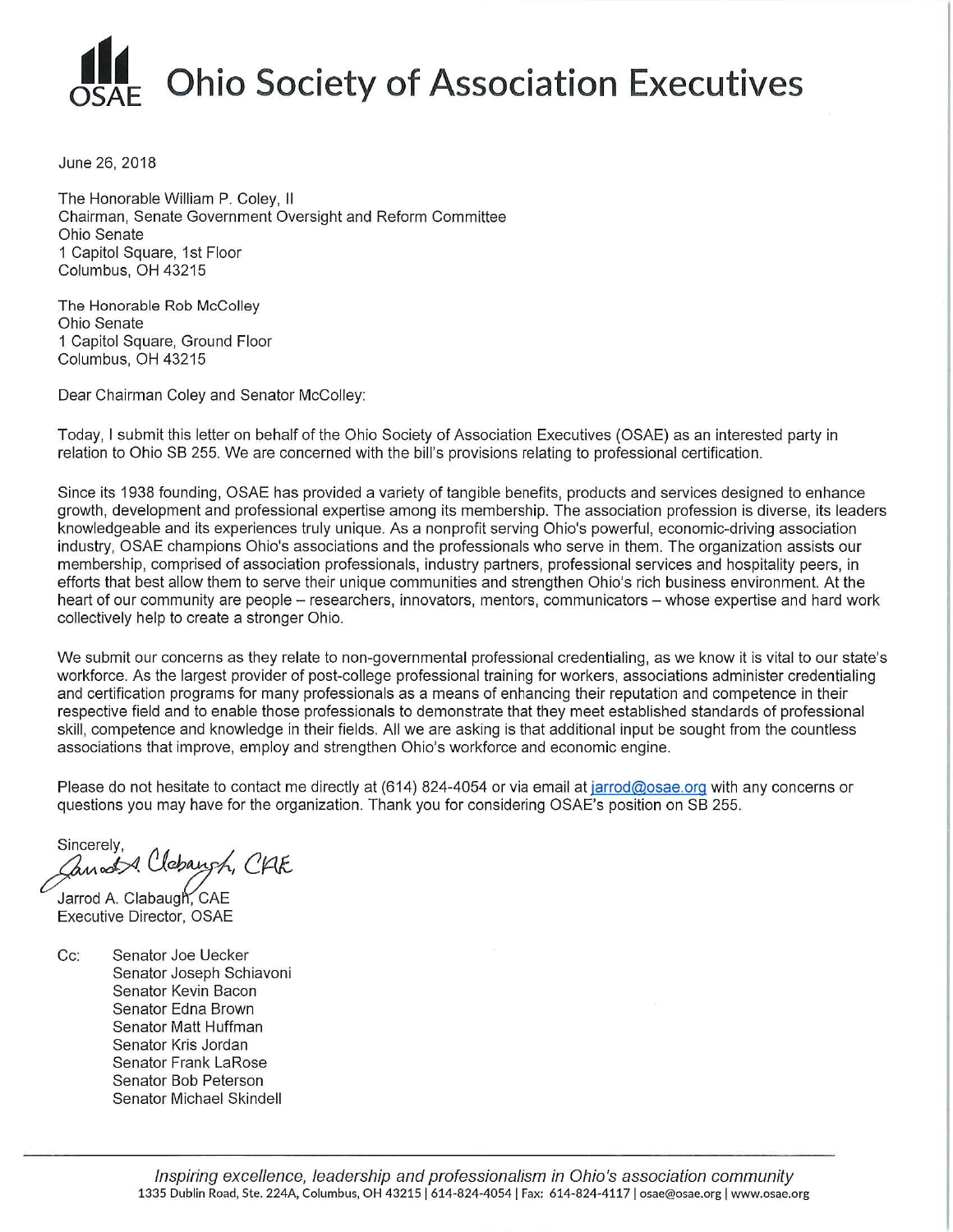

p: 202.626.2723 f: 202.371.8315

asaecenter.org

June 26, 2018

The Honorable William P. Coley, II Chairman, Senate Government Oversight and Reform Committee Ohio Senate 1 Capitol Square, 1<sup>st</sup> Floor Columbus, OH 43215

The Honorable Rob McColley Ohio Senate 1 Capitol Square, Ground Floor Columbus, OH 43215

Dear Chairman Coley and Senator McColley:

I am writing today on behalf of many Ohio association professionals to express our concern with Ohio S.B. 255's provisions relating to professional certification. With more than 40,000 members, the American Society of Association Executives (ASAE) is the largest organization in the world representing the interests of associations.

Together, our members represent 7,400 organizations that make the world smarter, safer, and better every day. Associations build a stronger economy, enhance job skills, improve systems and structures, and strengthen lives. At the heart of our community are people – researchers, innovators, mentors, communicators – whose expertise and hard work collectively help to create a stronger America and world.

Nongovernmental professional credentialing is vital to America's workforce. Associations – the largest provider of post-college professional training for workers – administer credentialing and certification programs for many professionals as a means of enhancing their reputation and competence in their respective field and to enable those professionals to demonstrate that they meet established standards of professional skill, competence, and knowledge in their fields. **Because nongovernmental certification organizations are the recognized subject matter experts in those standards, many occupational licensing agencies expressly recognize or even require these private certifications to be held by practicing professionals. Unfortunately, S.B. 255's provisions would block such recognition, to the detriment of the residents of Ohio and of associations that credential Ohio professionals.**

The bill creates a presumption that professional certification is unnecessary, stating that state policy "shall presume that market competition and private remedies are sufficient to protect consumers." The bill mandates that the state "use the least restrictive regulation to protect consumers from present, significant, and substantiated harms that threaten public health and safety." In so doing, the bill wholly disregards other important public interests served by licensure laws that require certification, such as protecting consumers' financial welfare. Licensed CPAs, for example, safeguard the financial security of individuals and businesses, but not their health or safety, so they would not count as serving the "public interest."

In addition, where Ohio's licensure laws currently require professional certifications for licensure, it will be extremely difficult to point to "present, significant, and substantiated harms," because the existing licensure